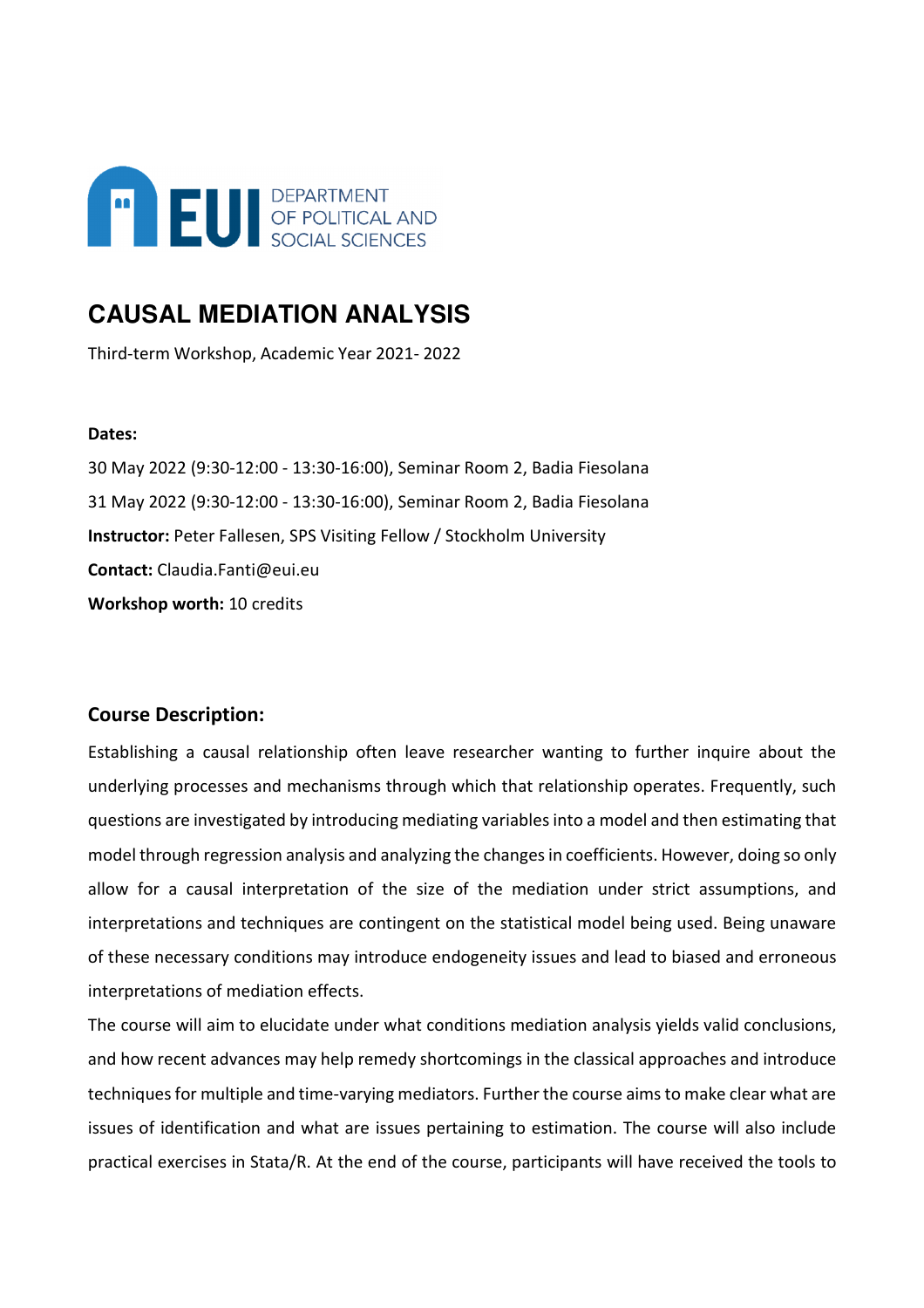consider whether and under what assumptions mediation is plausibly identified, and how to go about estimating the effect of mediation using an array of estimation techniques.

## **Prerequisites**

This course builds on ordinary least square (OLS) regression and nonlinear models (logit/probit). Participants should be familiar with basic statistical concepts such as sample mean and sample variance and their properties. Participants should possess basic knowledge of regression analysis. Basic skills in Stata/R are also required.

# **Objectives**

\*Understand under which assumptions causal mediation effects are identified

\*Understand the different types of mediation effects and classical and modern techniques for identification

\*Hands-on experience with implementing classical and modern techniques for causal mediation analysis.

# **Workshop structure**

The two-day workshop will alternate between lectures and lab sessions. Stata/R required.

# **COURSE PROGRAM**

**Day 1:**  Defining effects in the presence of causal mediation Classical approaches to mediation analysis Pitfalls and problems in classical approaches Issues regarding nonlinear models

## **Day 2:**

Longitudinal data Time-varying mediators Approaches to address endogeneity issues Alternative usage and approaches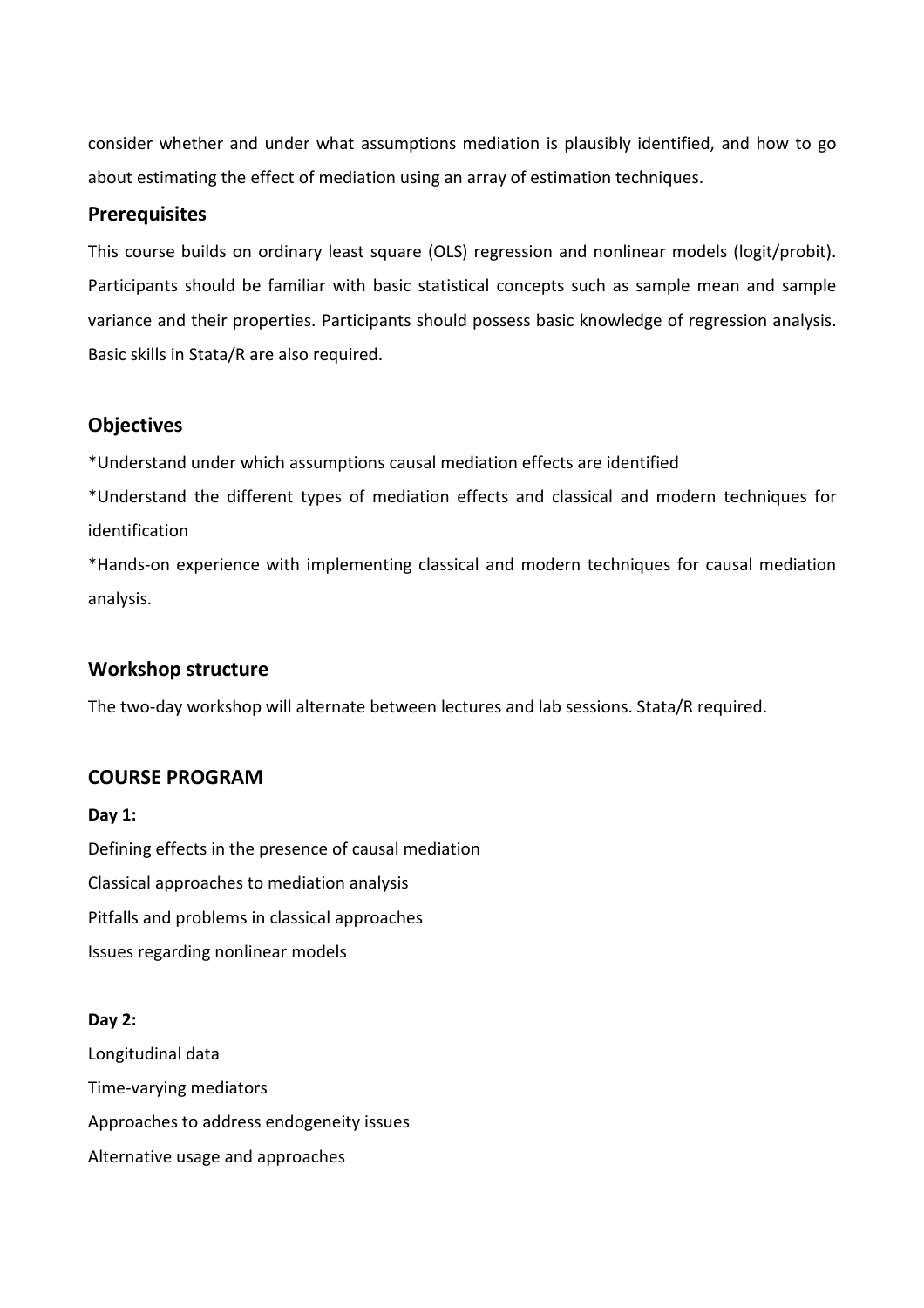## **READINGS**

### **Overview**

- Jung, Sun Jae. 2021. "Introduction to Mediation Analysis and Examples of Its Application to Real-World Data." *Journal of Preventive Medicine & Public Health* 166. doi: 10.3961/jpmph.21.069
- Lange, Theis, Kim Wadt Hansen, Rikke Sørensen, and Søren Galatius. 2017. "Applied Mediation Analyses: A Review and Tutorial." *Epidemiology and Health* 39. doi: 10.4178/EPIH.E2017035.
- VanderWeele, Tyler J. 2016. "Mediation Analysis: A Practitioner's Guide." *Annual Review of Public Health* 37:17–32. doi: 10.1146/annurev-publhealth-032315-021402.
- VanderWeele, Tyler J. 2009. "Mediation and Mechanism." *European Journal of Epidemiology* 24(5):217–24. doi: 10.1007/S10654-009-9331-1/FIGURES/2.

#### **Techniques**

- Breen, Richard, Kristian Bernt Karlson, and Anders Holm. 2013. "Total, Direct, and Indirect Effects in Logit and Probit Models." *Sociological Methods and Research* 42(2):164–91. doi: 10.1177/0049124113494572.
- Dawid, Philip, Macartan Humphreys, and Monica Musio. 2022. "Bounding Causes of Effects With Mediators." *Sociological Methods and Research*. doi: 10.1177/00491241211036161.
- Vanderweele, Tyler J. 2013. "A Three-Way Decomposition of a Total Effect into Direct, Indirect, and Interactive Effects." *Epidemiology* 24(2):224–32. doi: 10.1097/EDE.0b013e318281a64e.
- Vanderweele, Tyler, and Stijn Vansteelandt. 2013. "Mediation Analysis with Multiple Mediators." *Epidemiologic Methods* 2(1):95–115. doi: 10.1515/em-2012-0010.
- Wodtke, Geoffrey T. 2020. "Regression-Based Adjustment for Time-Varying Confounders." *Sociological Methods and Research* 49(4):906–46. doi: 10.1177/0049124118769087.